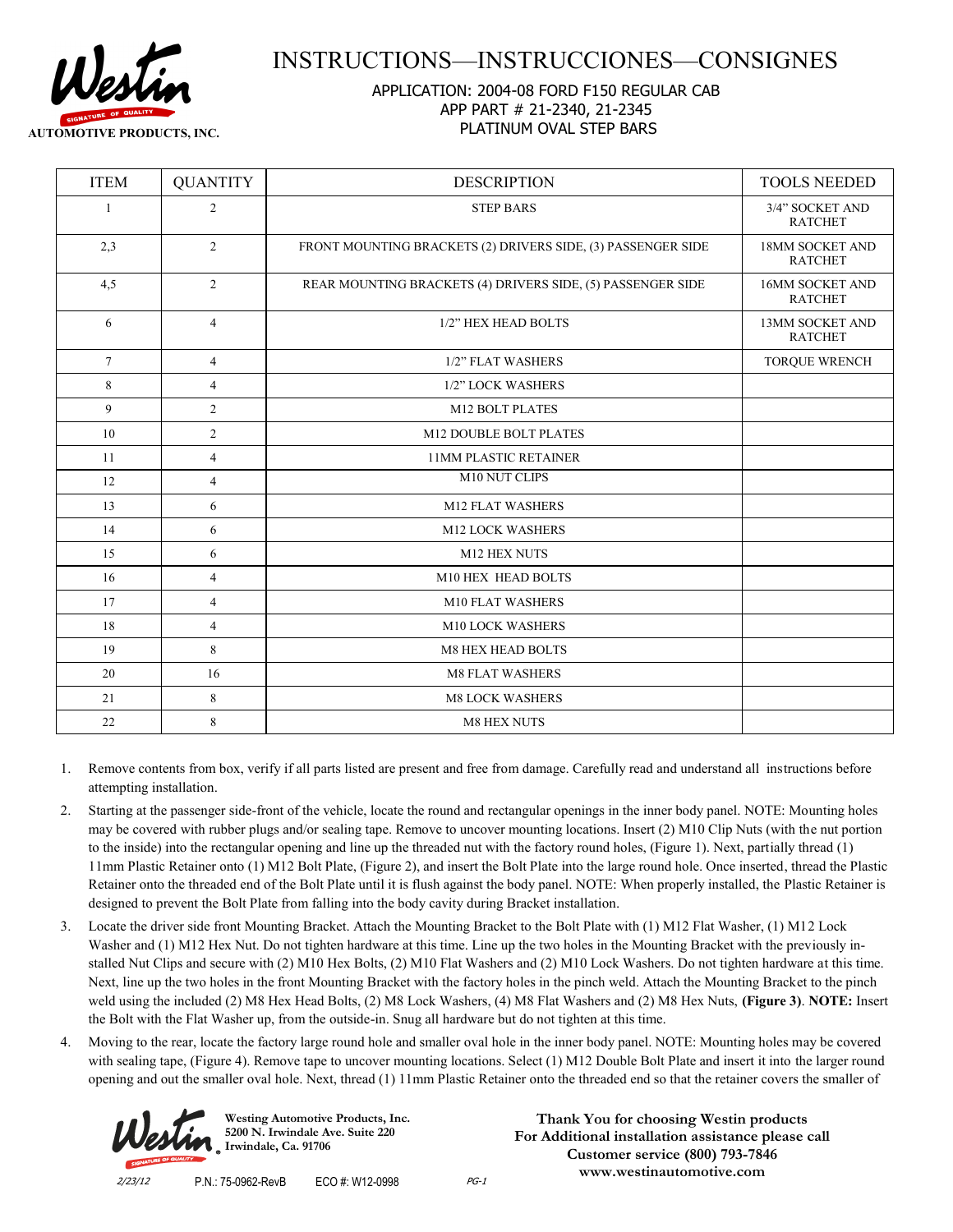the two holes, (Figure 5). Thread the Retainer all of the way down to the sheet metal. NOTE: When properly installed, the Plastic Retainer is designed to prevent the Bolt Plate from falling into the body cavity during installation.

- 5. Select the passenger side Rear Mounting Bracket and attach it to the Double Bolt Plate with (2) M12 Flat Washers, (2) M12 Lock Washers and (2) M12 Hex Nuts, (Figure 6). Snug all hardware but do not tighten at this time.
- 6. Once the Mounting Brackets are partially mounted, carefully unpack and separate the driver and passenger Sidebars. Position the passenger Sidebar onto the Mounting Brackets using the included (2) 1/2" x 2" Hex Head Bolts, (2) 1/2" Lock Washers, and (2) 1/2" Flat Washers. Snug but do not tighten at this time.
- 7. Level and adjust side bar as needed then fully tighten all hardware at this time. Torque all 1/2" hardware to 50-55 ft lbs, M12 to 50 ft lbs, M10 to 35 ft lbs, and M8 to 25 ft lbs
- 8. Repeat steps 2-7 for drivers side.

## CARE INSTRUCTIONS

- REGULAR WAXING IS RECOMMENDED. DO NOT USE ANY TYPE OF POLISH OR WAX THAT MAY CONTAIN ABRASIVES
- STAINLESS STEEL PRODUCTS CAN BE CLEANED WITH MILD SOAP AND WATER. STAINLESS STEEL POLISH SHOULD BE USED TO POLISH SMALL SCRATCHES.
- GLOSS BLACK FINISHES SHOULD BE CLEANED WITH MILD SOAP AND WATER



**www.westinautomotive.com**

2/23/12 P.N.: 75-0962-RevB ECO #: W12-0998 PG-2